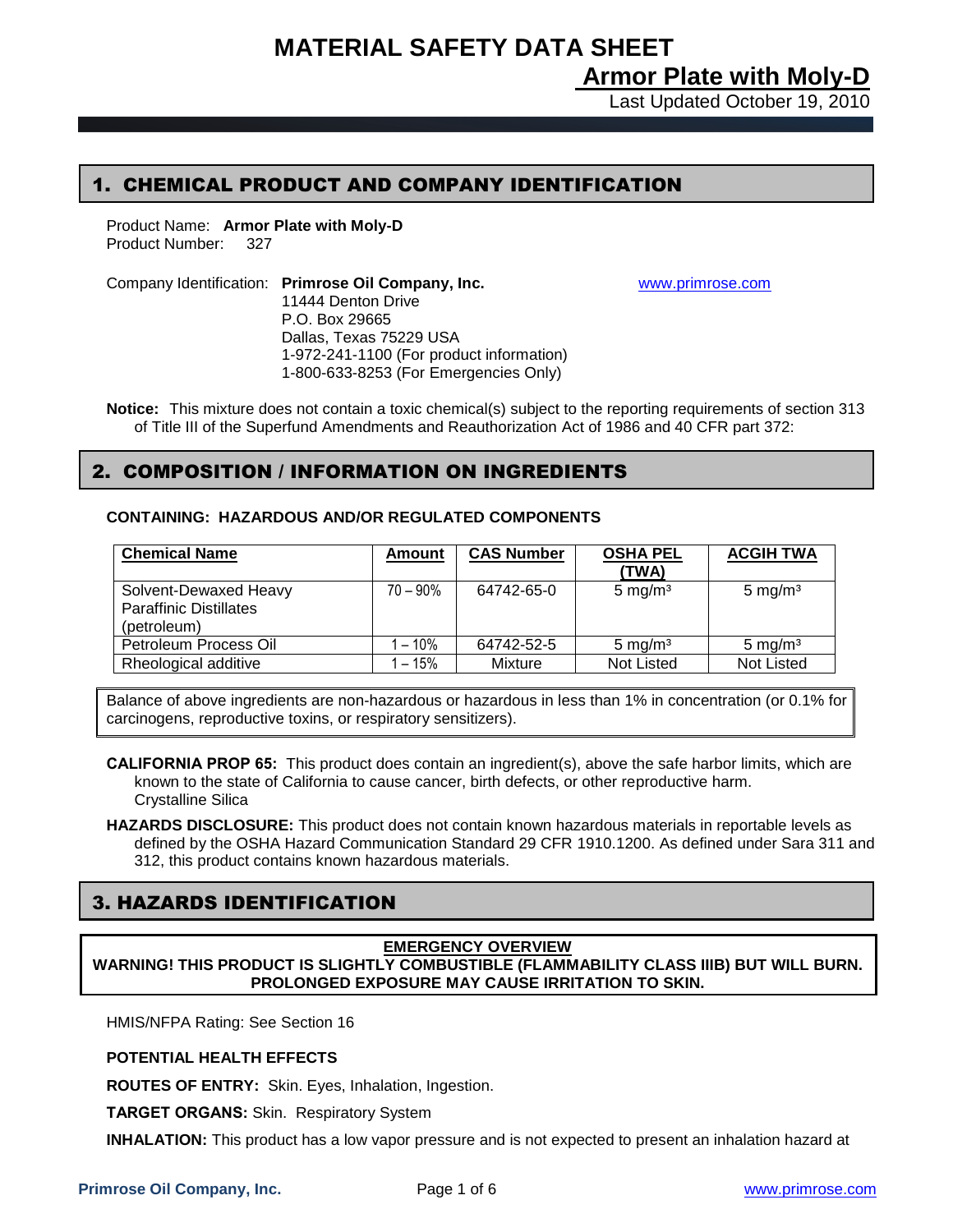**MATERIAL SAFETY DATA SHEET Armor Plate with Moly-D**

Last Updated October 19, 2010

ambient conditions. Caution should be taken to prevent aerosolization or misting of this product.

- **INGESTION:** Not expected to be a normal route of entry. This product is relatively non-toxic by ingestion. Ingestion of small amounts may produce mild gastrointestinal irritation.
- **SKIN CONTACT:** Prolonged contact with skin may cause irritation. Symptoms include redness, itching, and pain.
- **EYE CONTACT:** This product is practically non-irritating to the eyes upon direct contact.
- **CHRONIC EXPOSURE:** Prolonged and/or repeated contact with this material may produce skin irritation and inflammation. On rare occasions, prolonged and repeated exposure to oil mist poses a risk of pulmonary disease such as chronic lung inflammation. This condition is usually asymptomatic as a result of repeated small aspirations. Shortness of breath and cough are the most common symptoms.
- **AGGRAVATION OF PRE-EXISTING CONDITIONS:** Personnel with pre-existing skin disorders should avoid contact with this product. This condition may make the skin more susceptible to other irritants, sensitizers, and disease.

# 4. FIRST AID MEASURES

- **INHALATION FIRST AID:** Vapor pressure is very low. Vapor inhalation under ambient conditions is normally not a problem. If overcome by vapor from hot product, immediately remove from exposure and call a physician. If breathing is irregular or has stopped, start resuscitation; administer oxygen, if available. If overexposed to oil mist, remove from exposure until excessive oil mist condition subsides. GET MEDICAL ATTENTION IF CONDITION PERSISTS.
- **SKIN CONTACT FIRST AID:** If contact occurs wash skin with plenty of soap and water. Remove contaminated clothing. Wash clothing before reuse. GET MEDICAL ATTENTION IF IRRITATION OCCURRS.
- **EYE CONTACT FIRST AID:** If contact with eyes, immediately flush eyes with plenty of water for at least 15 minutes lifting upper and lower eyelids occasionally. GET MEDICAL ATTENTION IF IRRITATION OCCURS OR PERSISTS.
- **INGESTION FIRST AID:** Induce vomiting ONLY as directed by medical personnel. Never give anything by mouth to an unconscious person. GET MEDICAL ATTENTION IMMEDIATELY.

**NOTE TO PHYSICIANS:** Treat symptoms.

# 5. FIRE FIGHTING MEASURES

**FLAMMABLE PROPERTIES:** FLAMMABILITY CLASS: IIIB

**AUTO IGNITION TEMPERATURE:** >673°F

**FLASH POINT:** >480°F

**FLAMMABLE LIMITS IN AIR, % by Volume:** lel: NE; uel: NE

- **EXTINGUISHING MEDIA:** Foam, water spray (fog), dry chemical, carbon dioxide, and vaporizing liquid type extinguishing agents may all be suitable for extinguishing fires involving this type of product.
- **FIRE & EXPLOSION HAZARDS:** Slightly combustible. OSHA/NFPA Class IIIB Combustible Liquid. If heated above its flashpoint will release flammable vapors which can burn in the open or be explosive in confined spaces if exposed to ignition source. Mists or sprays may be flammable below oils normal flash point. Keep away from extreme heat or open flame.

### **SPECIAL INFORMATION:**

In the event of a fire, wear full protective clothing and NIOSH-approved self-contained breathing apparatus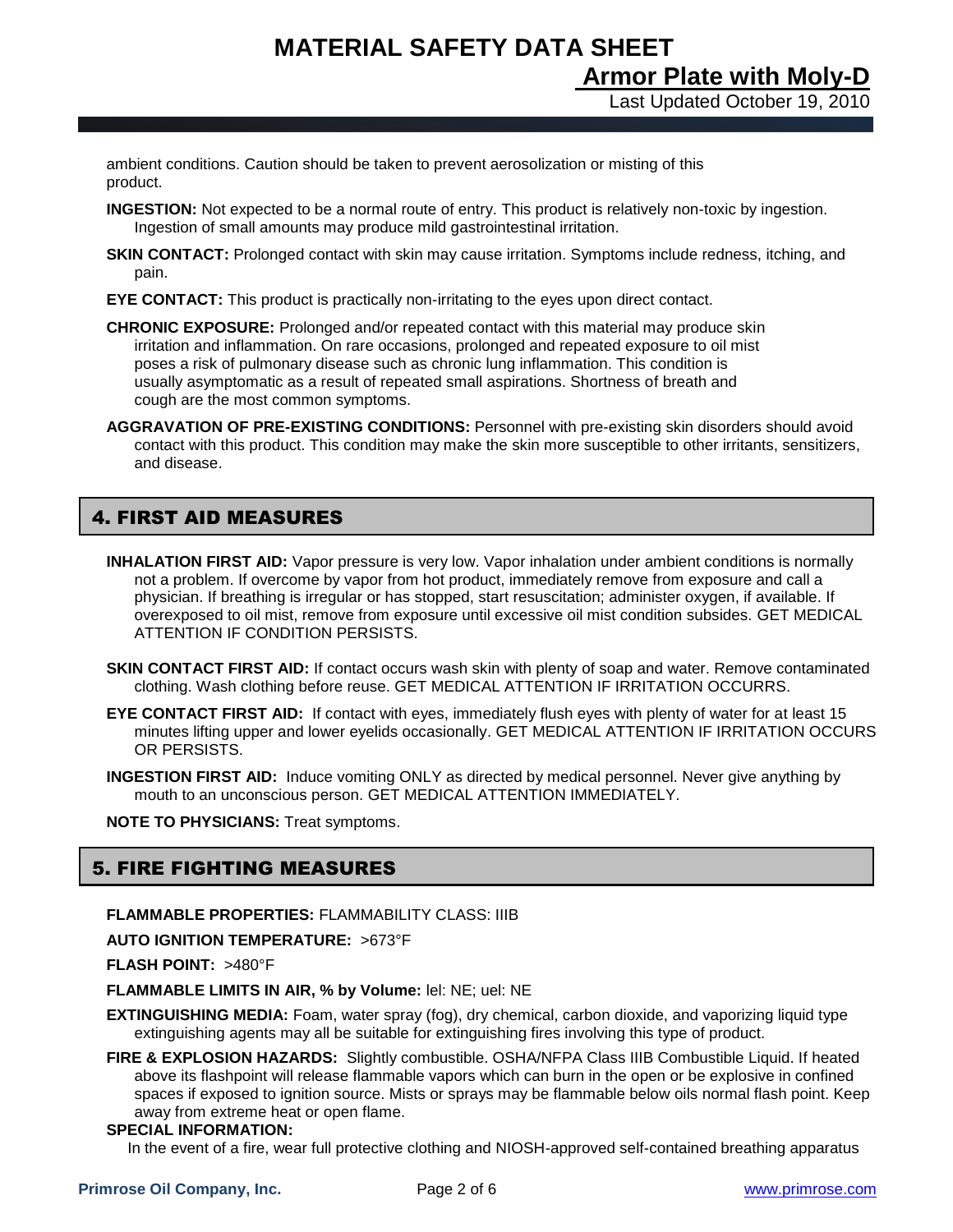**MATERIAL SAFETY DATA SHEET Armor Plate with Moly-D**

Last Updated October 19, 2010

with full facepiece operated in the pressure demand or other positive pressure mode.

### 6. ACCIDENTAL RELEASE MEASURES

#### **SPILL CLEAN-UP PROCEDURES:**

This product may be classified as an oil under Section 311 of the Clean Water Act, and under the Oil Pollution Act. Discharges or spills that enter a water body must be immediately reported to the National Response Center. The toll free number for the US Coast Guard National Response Center is (800) 424- 8802.

#### **STEPS TO BE TAKEN IN CASE MATERIAL IS RELEASED OR SPILLED:**

Notify appropriate authorities of spill. This material will float on water and will be transported by storm runoff. Spills to the ground should be immobilized and removed immediately. Spills to watercourses such as storm drains, sewers, ditches, streams, ponds, etc. must be contained with dikes, dams, floating booms, pads, etc. as appropriate. Recover free product. Absorb with appropriate inert materials such as sand, clay, earth, or other suitable absorbent to spill area. Remove all sources of ignition. Minimize skin contact. Advise authorities if product has entered or may enter sewers, watercourses, or extensive land areas.

# 7. HANDLING AND STORAGE

- **RECOMMENDED STORAGE CONDITIONS:** Protect against physical damage. Store in a cool, dry wellventilated location away from heat or ignition sources. Keep containers tightly closed. Containers of this material may be hazardous when empty since they retain residues. Observe all warnings and precautions listed for the product.
- **HANDLING (PERSONNEL):** Handle in accordance with good industrial hygiene and safety practices. Avoid contact with eyes, skin and clothing. Use with adequate ventilation. Avoid breathing vapors or mists. Do not eat, drink or smoke in work area. Wash thoroughly after handling.

### 8. EXPOSURE CONTROLS / PERSONAL PROTECTION

**AIRBORNE EXPOSURE LIMITS:** See Section 2 above.

- **VENTILATION SYSTEM:** A system of local and/or general exhaust is recommended to keep employee exposures below the Airborne Exposure Limits. Please refer to the ACGIH document, Industrial Ventilation, A Manual of Recommended Practices, most recent edition, for details.
- **PERSONAL RESPIRATORS (NIOSH APPROVED):** If the exposure limit is exceeded and engineering controls are not feasible, a respirator may be required. Where respirators are required, you must have a written program covering the basic requirements in the OSHA respirator standard. These include training, fit testing, medical approval, cleaning, maintenance, cartridge change schedules, etc. See 29CFR1910.134 for details.
- **SKIN PROTECTION:** Wear protective clothing, gloves, as appropriate to prevent skin contact.
- **EYE PROTECTION:** Use safety glasses where eye contact is possible. Maintain eye wash fountain and quickdrench facilities in work area.
- **GOOD HYGIENE CONDITIONS:** Wash with soap and water before meals and at the end of each work shift. Good manufacturing practices require amounts of any chemical be removed from the skin as soon as practical, especially before eating or smoking.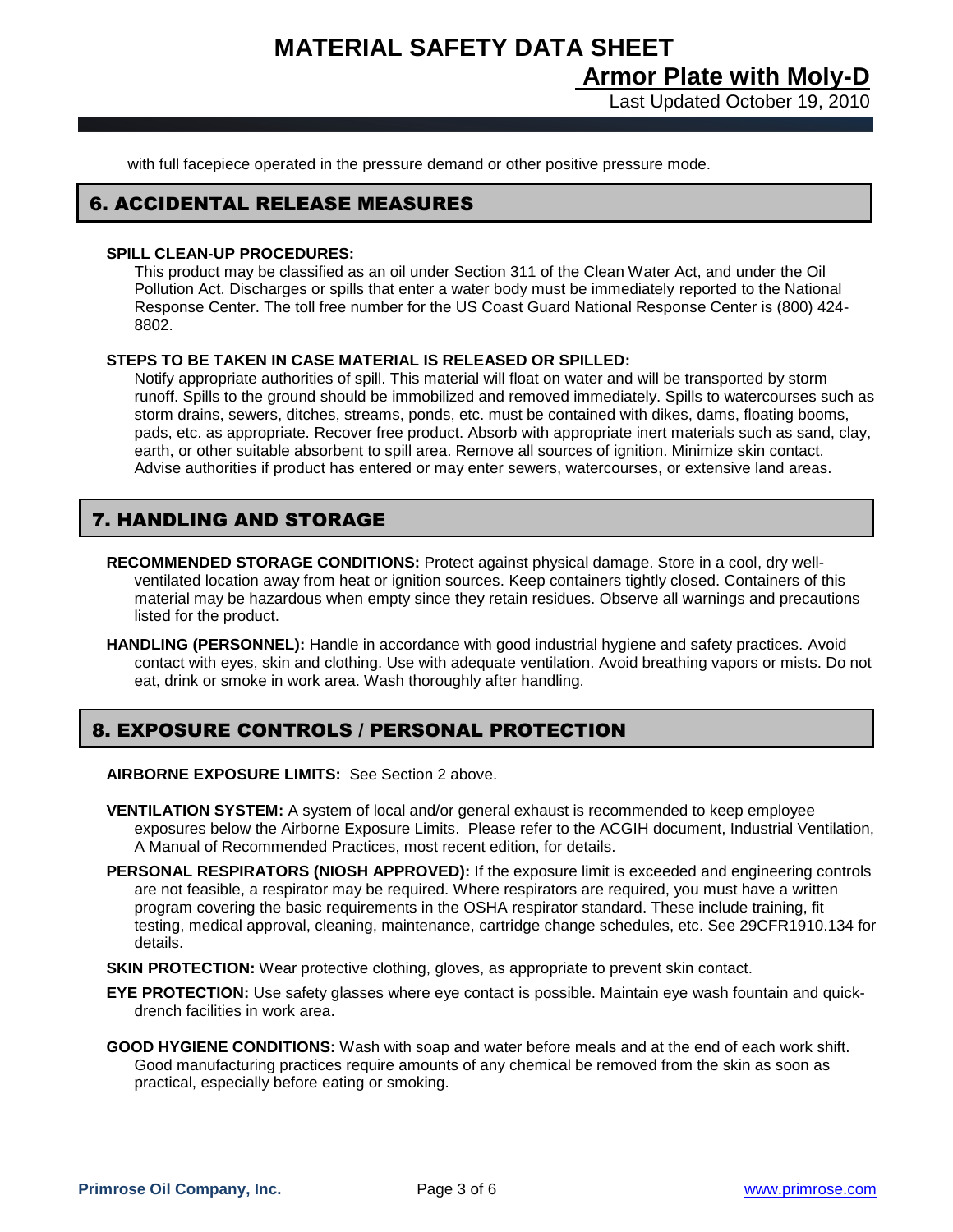**Armor Plate with Moly-D**

Last Updated October 19, 2010

## 9. PHYSICAL AND CHEMICAL PROPERTIES

**FORM:** Smooth textured **COLOR:** Metallic Green **ODOR:** Mild Odor **BOILING POINT:** NE **SOLUBILITY IN WATER:** Insoluble **SPECIFIC GRAVITY:** 0.9 (Water =1) **MELTING POINT:** NA **EVAPORATION RATE (BuAc=1):** NE **AUTO IGNITION TEMPERATURE:** >673ºF **FLASH POINT:** >480ºF **pH:** NE **VAPOR PRESSURE:** NE **VAPOR DENSITY:** NE

# 10. STABILITY AND REACTIVITY

**STABILITY:** Stable under ordinary conditions of use and storage.

**CONDITIONS TO AVOID:** Heat, flame and ignition sources.

**HAZARDOUS POLYMERIZATION:** Will not occur.

**INCOMPATIBILITY WITH OTHER MATERIALS:** May react with strong oxidizers such as liquid chlorine, concentrated oxygen, sodium hypochlorite, calcium hypochlorite.

**HAZARDOUS DECOMPOSITION:** Combustion may produce carbon monoxide and other asphyxiants.

# 11. TOXICOLOGICAL INFORMATION

### **TOXICOLOGICAL DATA:**

SKIN EFFECTS

Prolonged or repeated skin contact with this product tends to remove skin oils, possibly leading to irritation and dermatitis.

Carcinogenic effects: Not available. Mutagenic effects: Not available. Teratogenic effects: Not available.

| Cancer Lists           | ---NTP Carcinogen--- |             |                      |  |  |
|------------------------|----------------------|-------------|----------------------|--|--|
| Ingredient             | <b>Known</b>         | Anticipated | <b>IARC Category</b> |  |  |
| Crystalline Silica     | Yes                  | Yes         | Group1               |  |  |
| Balance of ingredients | No                   | No          | No                   |  |  |

# 12. ECOLOGICAL INFORMATION

### **ENVIRONMENTAL FATE:**

If applied to leaves, this product may kill grasses and small plants by interfering with transpiration and respiration. This product is not toxic to fish but may coat gill structures resulting in suffocation if spilled in shallow, running water. Product may be moderately toxic to amphibians by preventing dermal respiration. This product may cause gastrointestinal distress in birds and mammals through ingestion during pelage grooming.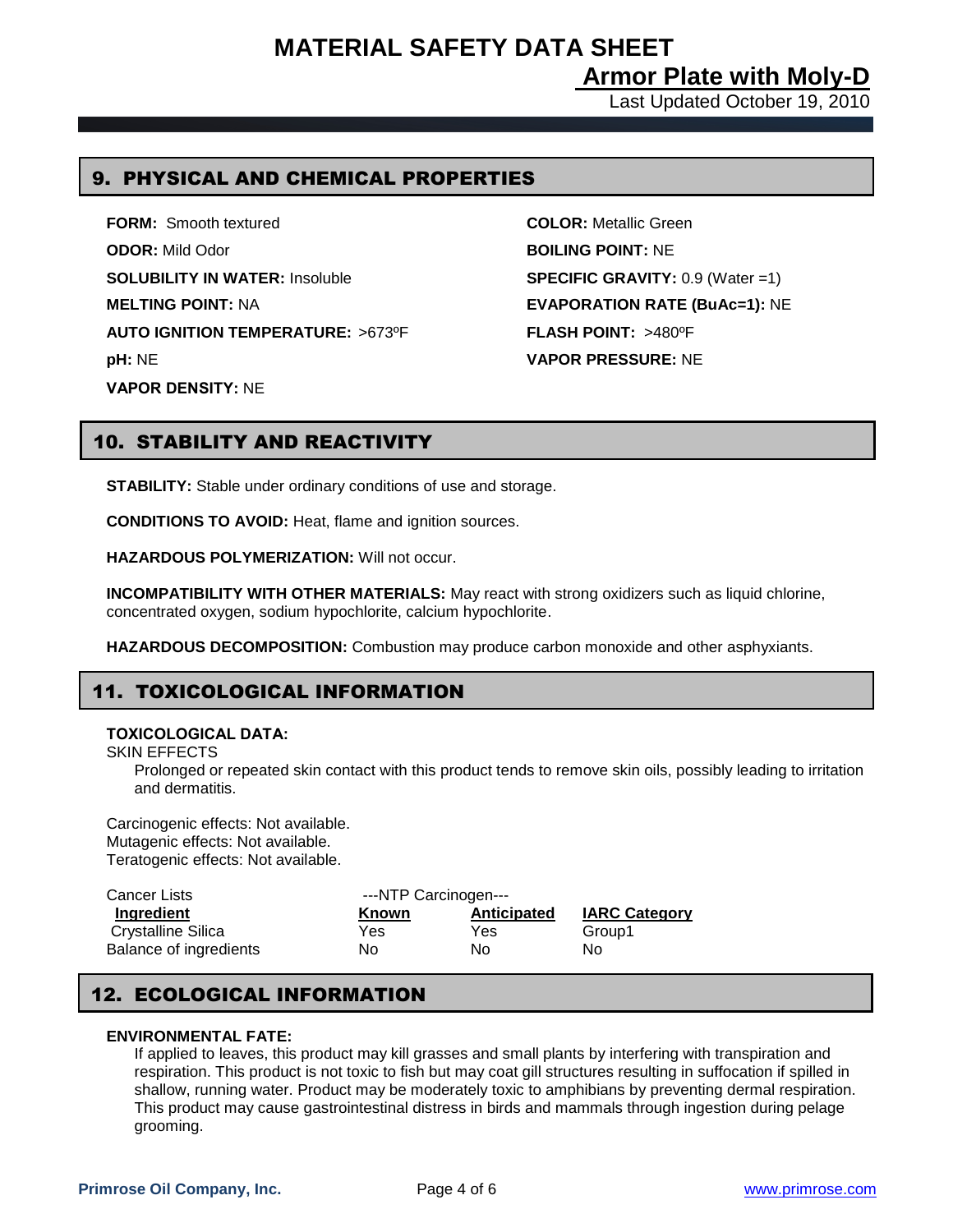# **MATERIAL SAFETY DATA SHEET Armor Plate with Moly-D**

Last Updated October 19, 2010

#### **ENVIRONMENTAL TOXICITY:**

This product is rapidly biodegradable. Biodegradation is possible within 90 to 120 days in aerobic environments at temperatures above 70ºF.

# 13. DISPOSAL CONSIDERATIONS

#### **WASTE DISPOSAL:**

Ι

**Recover, reclaim or recycle when practical.**

Dispose of material in accordance with federal, state and local requirements. For proper disposal of used material, an assessment must be completed to determine the proper and permissible waste management options permitted under applicable rules, regulations and/or laws governing your location.

### 14. TRANSPORTATION INFORMATION

**Domestic (Land, D.O.T.), International (Water, I.M.O.), International (Air, I.C.A.O.)**

NOT HAZARDOUS BY DOT REGULATIONS CLASS: NA PRODUCT LABEL: Armor Plate with Moly-D UN NUMBER: NA PACKING GROUP: NA D.O.T. SHIPPING NAME: Non Regulated PRODUCT RQ : NA ERG Guide Number: NA SUPPLEMENTAL HAZARD: None

### 15. REGULATORY INFORMATION

### **FEDERAL REGULATORY STATUS**

| <b>Chemical Inventory Status - Part 1</b>                                                |                                           |            |               |                         |  |
|------------------------------------------------------------------------------------------|-------------------------------------------|------------|---------------|-------------------------|--|
| Ingredient                                                                               | TSCA                                      | <u>EC</u>  | Japan         | <b>Australia</b>        |  |
| All Ingredients                                                                          | YES.                                      | <b>YES</b> | <b>YES</b>    | <b>YES</b>              |  |
|                                                                                          |                                           |            |               |                         |  |
|                                                                                          | <b>Chemical Inventory Status - Part 2</b> |            | <b>CANADA</b> |                         |  |
| Ingredient                                                                               | Korea                                     | <u>DSL</u> | <b>NDSL</b>   | Phil.                   |  |
| All Ingredients                                                                          | YES.                                      | <b>YES</b> | NO.           | <b>YES</b>              |  |
| Federal, State & International Regulations - Part 1                                      |                                           |            |               |                         |  |
|                                                                                          | -SARA 302-                                |            |               | -SARA 313-              |  |
| Ingredient                                                                               | <u>RQ</u>                                 | TPQ        | <u>List</u>   | <b>Chemical Catalog</b> |  |
| All Ingredients                                                                          | <b>NO</b>                                 | <b>NO</b>  | YES.          | NO.                     |  |
| <b>CERCLA</b>                                                                            |                                           |            | -RCRA-        | -TSCA-                  |  |
| Ingredient                                                                               |                                           |            | 261.33        | 8(d)                    |  |
| All Ingredients                                                                          | <b>YES</b>                                |            | NO.           | NO.                     |  |
|                                                                                          |                                           | Antimony   |               |                         |  |
|                                                                                          | dialkyldithiocarbamate                    |            |               |                         |  |
| This product does not have a component(s) which are subject to SARA 313 Annual Reporting |                                           |            |               |                         |  |
| Requirements:                                                                            |                                           |            |               |                         |  |
|                                                                                          |                                           |            |               |                         |  |
| <b>Chemical Weapons Convention: No TSCA 12(b): No</b>                                    |                                           |            | CDTA: No      |                         |  |
| Clean Water Act (CWA) 307: Antimony dialkyldithiocarbamate <1.0%                         |                                           |            |               |                         |  |

Clean Air Act (CAA) 112 accidental release prevention: No products were found. Clean Air Act (CAA) 112 regulated flammable substances: No products were found.